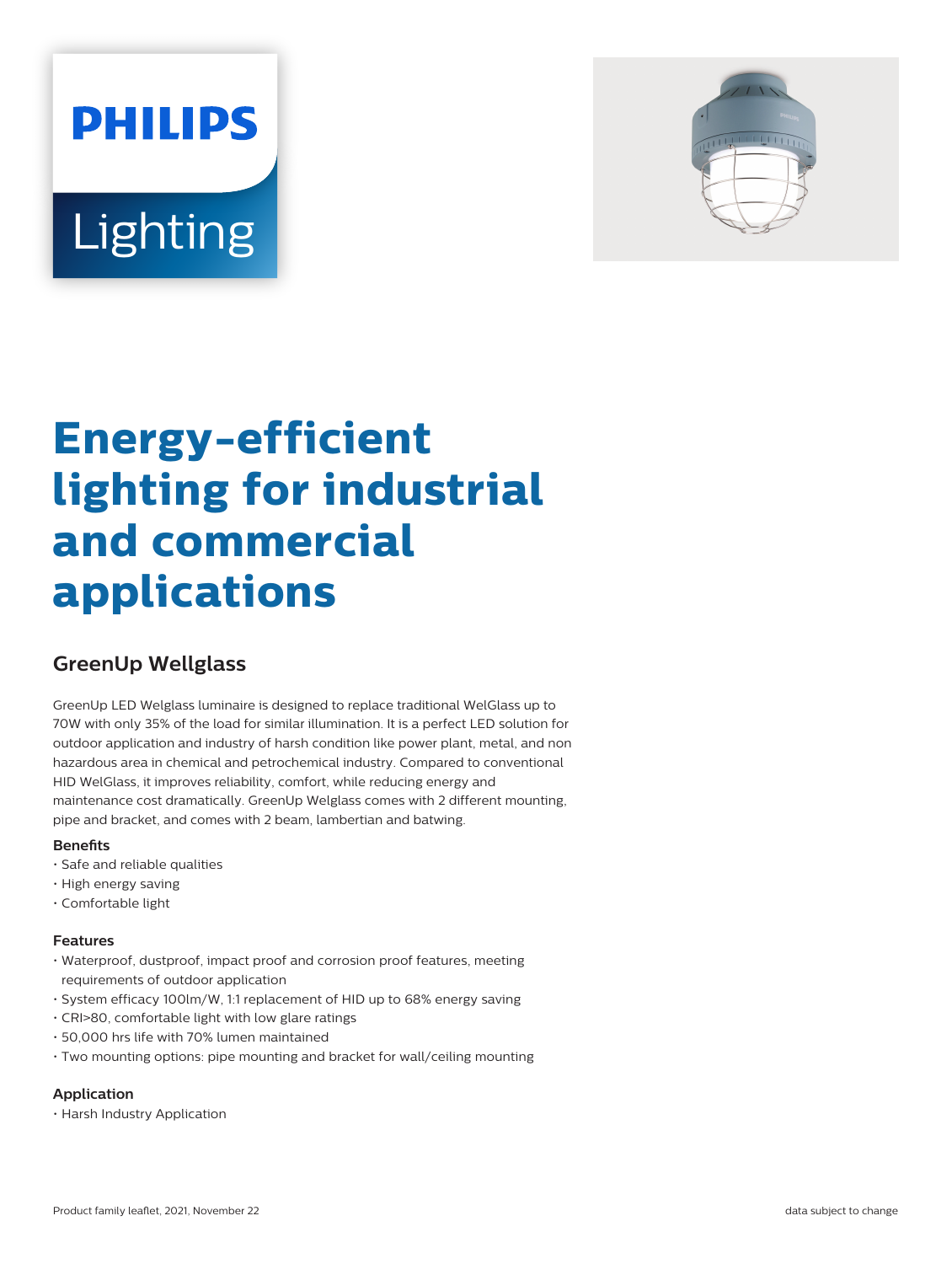# **GreenUp Wellglass**

#### **Versions**





#### **Accessories**



Ordercode 01579111

| IK <sub>O</sub> 8                          |
|--------------------------------------------|
| <b>IP65</b>                                |
|                                            |
|                                            |
| N <sub>0</sub>                             |
|                                            |
|                                            |
| 220-240 V                                  |
|                                            |
|                                            |
|                                            |
| Safety class I (I)                         |
| <b>PCF</b>                                 |
| Yes                                        |
| N <sub>0</sub>                             |
|                                            |
| <b>Initial Performance (IEC Compliant)</b> |
| $-80$                                      |
| 110 lm/W                                   |
| $+/-10%$                                   |
|                                            |
|                                            |
| Dark gray                                  |
|                                            |

#### **Application Conditions**

| Order Code | <b>Full Product Name</b> | Ambient temperature range |
|------------|--------------------------|---------------------------|
| 01512261   | BY200P LED44 L-B/CW PSU  | $-30$ to $+45$ °C.        |
| 01512361   | BY200P LED44 L-B/NW PSU  | $-30$ to $+45$ °C.        |
| 01512461   | BY200P LED32 L-B/CW PSU  | $-30$ to $+50$ °C.        |
| 01512561   | BY200P LED32 L-B/NW PSU  | $-30$ to $+50$ °C.        |

# **Initial Performance (IEC Compliant)**